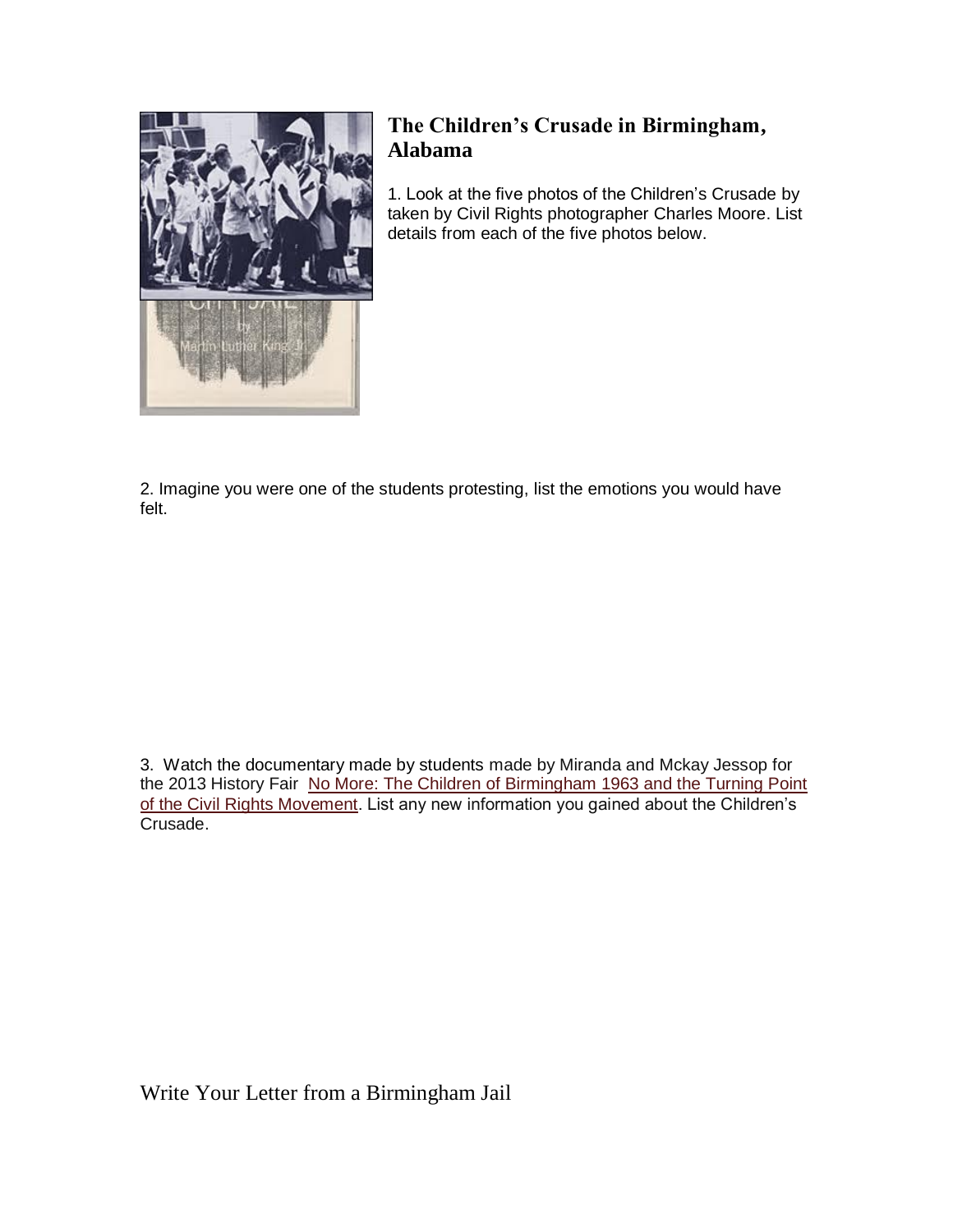In April of 1963 Dr. King was put into a Birmingham jail for leading a march protesting segregation. While he sat in jail, he wrote his famous "Letter from a Birmingham Jail," where he explained why protest was necessary, and why "justice too long delayed is justice denied."

Imagine you were a teenager in the Children's Crusade in Birmingham. You have been arrested. As you sit in your cell write a letter to a friend who did not participate. Use the details from the notes you took explaining why you chose to participate in the march, what happened on the march and how you feel waiting in your jail cell.